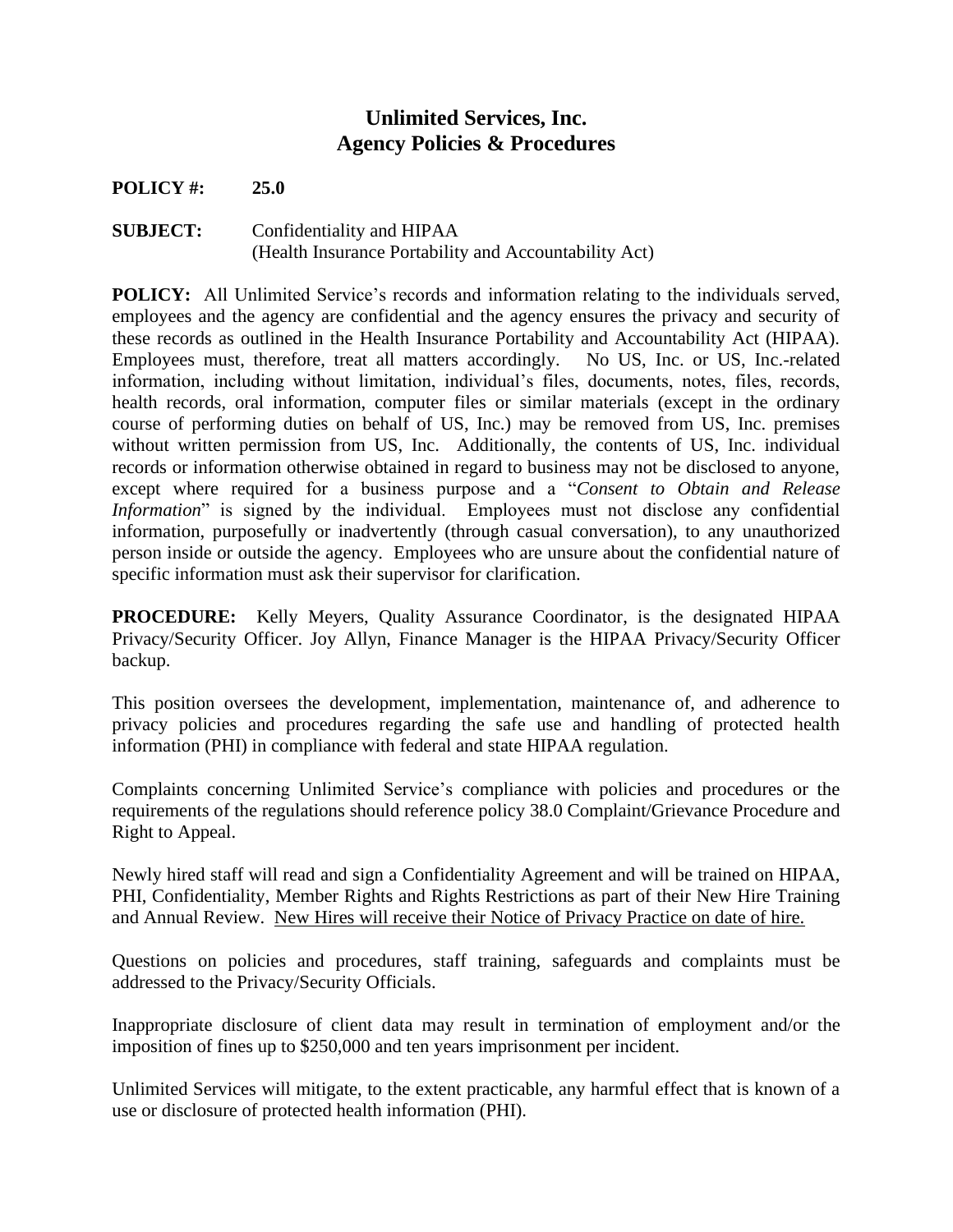## **Confidentiality and HIPAA – Page 2**

Unlimited Services will not intimidate, threaten, coerce, discriminate against, or take other retaliatory action: (1) against any individual for the exercise by the individual of his or her rights under the privacy regulations; or, (2) any individual or other person for filing a complaint with the government, assisting and investigation, or opposing any act or practice made unlawful by the privacy regulations.

Unlimited Services may not require individuals to waive their right to file a complaint with the Secretary of HHS as a condition of treatment, payment, enrollment in a health plan or eligibility for benefits.

Documentation of privacy policies and procedures are located in the Agency Policy Manual. Communication is required in writing and will be maintained by the Privacy/Security Official. Documentation will be retained for six years from the date of its creation or the date when it was last in effect whichever is later.

**Disclosure of confidential information**: can be released only through the following channels:

All requests for individual's served information must be routed to the Program Director/Supervisor. The director/supervisor will ensure that the "Consent to Release Information" is signed and dated appropriately.

Personnel information requests must be routed to the Human Resources staff.

Media requests must be directed to the Community Relations Coordinator.

Business Associate **-** Prior to Unlimited Services disclosing any electronic protected health information to a business associate or allowing a business associate to create or receive electronic protected health information on its behalf, Unlimited Services shall require the execution of a Business Associate Agreement setting forth the relative responsibilities of the parties as they relate to the protected health information disclosed by the County.

## **The Minimum Necessary Standard**

The minimum necessary standard applies to all of Unlimited Service's uses and disclosures of PHI except: (1) disclosures to or requests by a health care provider when the PHI will be used for treatment purposes; (2) disclosures to the individual who is the subject of the PHI; (3) uses or disclosures made pursuant to an authorization requested by the individual; (4) disclosures made to the Secretary under HIPAA; (5) uses or disclosures that are required by law under 45 C.F.R. 164.512(a); and (6) uses and disclosures that are required for compliance with the Privacy Rule.

Unlimited Services employees shall follow proper procedures to ensure that only the minimum amount of PHI necessary to accomplish the specific purpose of a use or disclosure is actually used or disclosed. Unlimited Services employees shall request only the minimum amount of PHI necessary to accomplish the specific purpose of the request.

**Electronic Transactions**: Unlimited Services is protected by a firewall and all emails are encrypted. Electronic transactions used by US, Inc. are activities involving the transfer of health care information through the use of computers for email, Edoc for documentation, payroll and